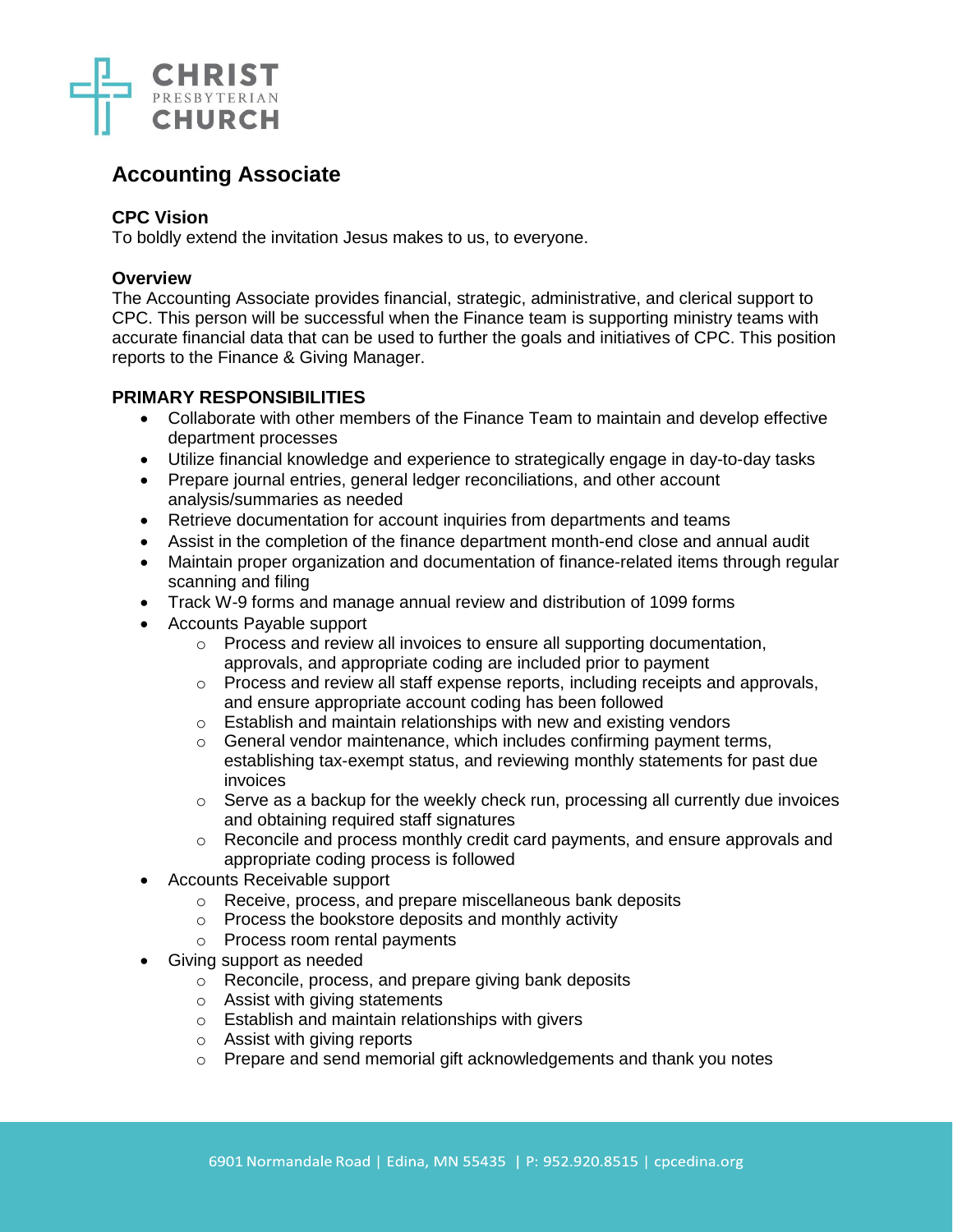

# **OTHER DUTIES**

- Maintain a basic level of understanding of the ministry taking place at CPC for the purpose of supporting the work through the accounting and finance practices
- Provide back-up support to the Accounts Payable & Giving Associate as needed
- Meet regularly with the Finance & Giving Manager for feedback, development, and accountability
- Attend Finance Team meetings
- Attend CPC staff meetings and other staff events/retreat as determined by the Finance & Giving Manager

### **MINIMUM REQUIREMENTS**

- Actively pursuing a relationship with Jesus Christ
- Alignment with [CPC mission, values, and statement of faith](https://www.cpconline.org/who-we-are/) and [ECO Essential tenets](https://www.eco-pres.org/static/media/uploads/resources/Essential%20Tenets/new_format_-_essential.pdf)
- Desire to be working and using your skills in a church/non-profit setting
- BA/BS degree (or in current pursuit of degree) relevant to accounting and finance work
- Previous and direct experience in accounting and/or in a finance setting
- Strategic and future mindset specific to the area of accounting
- Aptitude for working on a team, being a team player, and being collaborative
- Willingness to be flexible, ask questions, and help others learn
- Assign tasks, direct work, and offer encouragement to volunteers
- Regular and reliable attendance to perform responsibilities of the position
- Strong written and verbal communication skills
- Ability to problem-solve and think critically with details and processes in mind
- Working knowledge of Microsoft Office (Outlook, Excel, Word)

#### **PREFERRED REQUIREMENTS**

- Leadership skills, abilities, and experience
- Basic understanding and experience working in a non-profit or ministry environment
- Work experience in the following programs/systems
	- o Sage Intacct
	- o Martus
	- o Planning Center Online (PCO), CPC's database system

# **PHYSICAL REQUIREMENTS**

- Ability to sit, walk, and/or stand for extended times.
- Ability to occasionally lift, carry and/or move 10-25 pounds.
- Ability to perform tasks involving keyboard and computer monitor, requiring ability to grasp and utilize finger dexterity and visual acuity

#### **POSITION REPORTING:** Accounting Associate reports to the Finance & Giving Manager

**HOURS**: This is a part-time (20 hours a week), year-round, non-exempt position

*This job description describes the general nature and work expected of an individual assigned to this position. Employees may be required to perform other job-related duties as requested.*